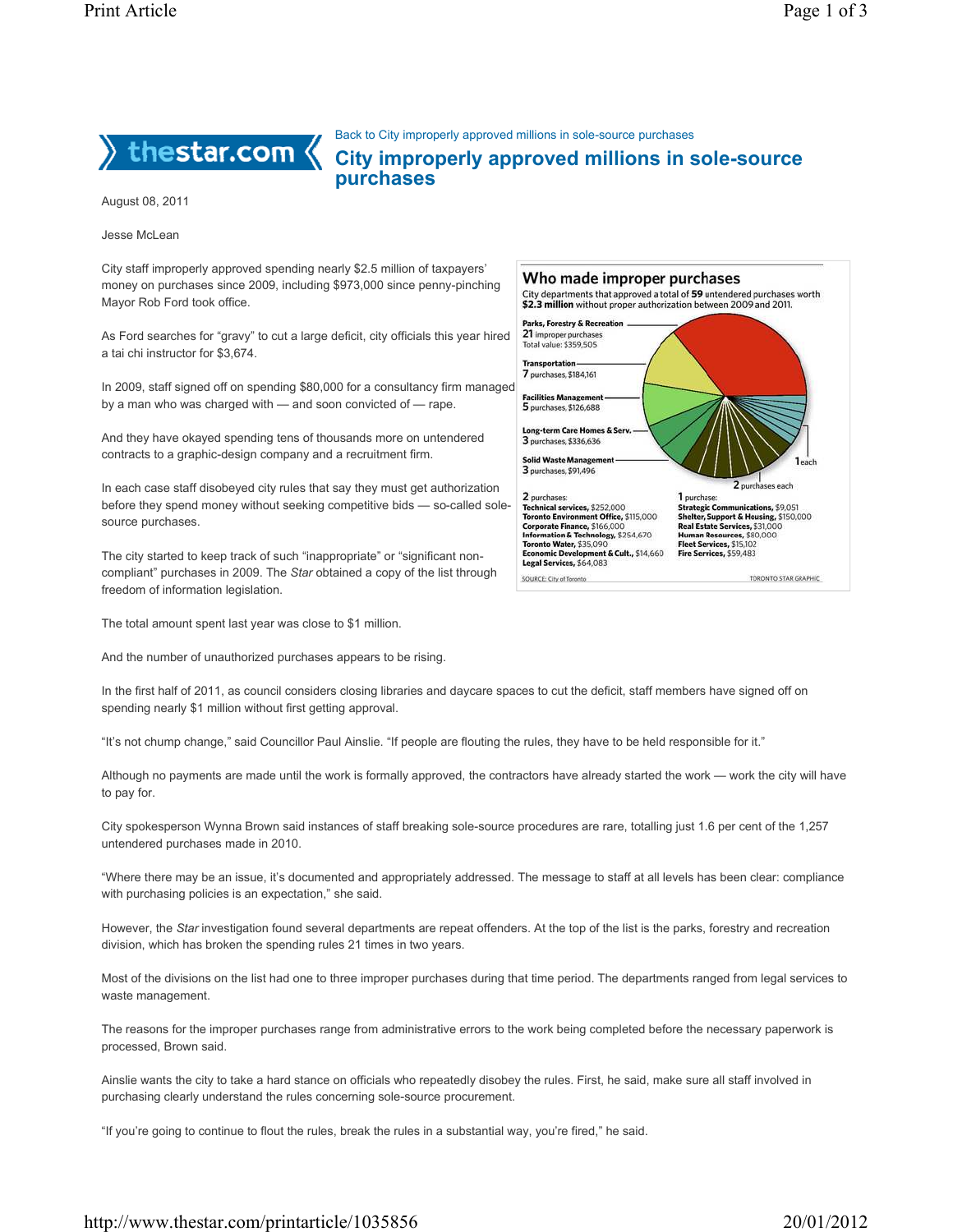Last year, parks and recreation made seven unapproved purchases, totalling about \$200,000. This year, the number has already doubled, to 14.

The department's general manager, Brenda Patterson, was unavailable for comment. In July, she was promoted to deputy city manager.

Large city divisions, such as parks and recreation, conduct more purchases than smaller departments, Brown said.

However, that's not a valid excuse to break the rules, said Deputy Mayor Doug Holyday.

"We have rules there because those rules are necessary to protect tax dollars and make sure what we're buying is done properly and at the best price."

He said he was concerned to learn that the number of improper purchases appears to be increasing.

"I think this is a matter the auditor general might want to take a look at and make sure changes are made so it doesn't continue."

The city insists that, while staff have broken the rules, most of the spending met the city's criteria for sole-source procurement.

But Ainslie accused some of the divisions of skirting the policy intentionally as a way to get around budgetary restrictions.

He questioned why parks and recreation sole-sourced \$3,674.76 for a tai chi instructor. The instructor gave three lessons a week at a North York community centre.

"(The department) probably didn't get approval to hire within their budget," said Ainslie, chair of the government management committee, which monitors the city's assets and resources.

"They flout the laws in purchasing, spend \$3,600 and, in the next budget cycle, say: 'Look, we got our tai chi instructor, kids all love it, great program, we can't live without it now. It better be a full-time position approved every year.'"

The city's purchasing division deemed the expense as "non-compliant" with its procurement procedures and the instructor is no longer teaching tai chi on the city's dime, Brown said.

City staff is urged to use sole-source purchasing as little as possible. Ford has long railed against no-bid purchases, going so far as alleging a sole-source deal with a Beach pub operator was corrupt. The mayor's office did not respond to a request for comment.

However, there are circumstances in which sole sourcing is acceptable, such as tight time constraints, emergencies where work such as repairs or construction must be done immediately, or where the vendor has a special expertise that can't be provided by another company.

Policy stipulates that staff must fill out a purchase order form clearly outlining why the purchase can't be put out for competitive bids. Those forms must be approved by a department head, the purchasing division or, in big-ticket cases, council, before the purchase is made.

But some staff members aren't following this process.

Toronto's purchasing division created a log tracking the city's improper sole-source purchases following a 2009 auditor general's report that found staff paying vendors for work before obtaining the necessary approval.

Auditor General Jeffrey Griffiths said it's not enough simply to list which departments are breaking the rules.

"There's no point in having that list if there is no action taken," he said in an interview.

Right now if a department makes an untendered purchase without approval, the purchasing department will send out a letter notifying the division's manager and outlining proper procedure.

The purchasing department also provides training courses tailored to specific departments.

That's what is happening in transportation services, said acting general manager Andy Koropeski. The department, which is the second worst offender with seven improper purchases in two years, will be bringing in mandatory training in the fall.

He said many of the department's inappropriate purchases were the result of a misunderstanding "by the staff that the paperwork was done."